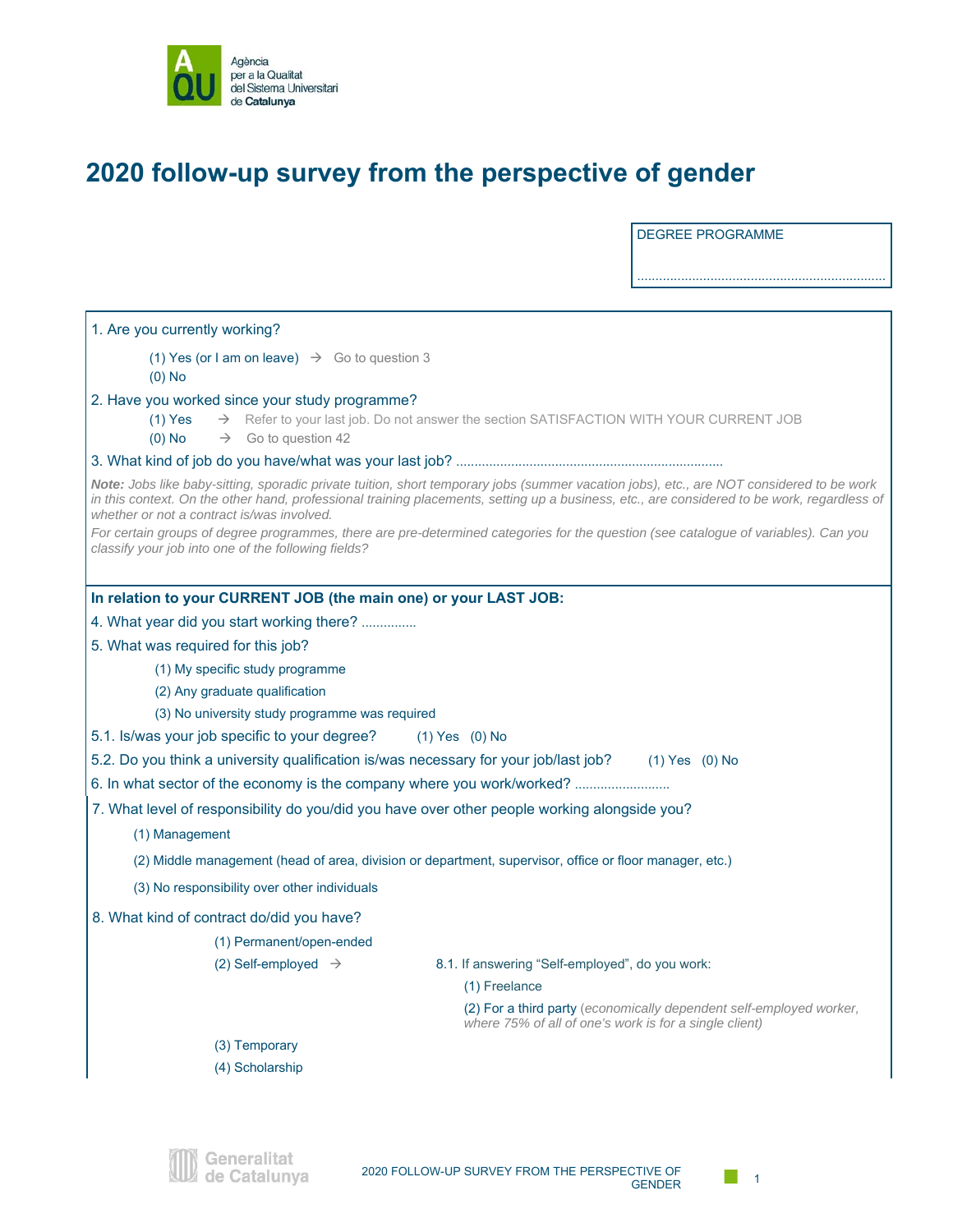

| (5) Without a formal, written<br>contract                                                                                                                         |                                           |                                                          |  |  |  |
|-------------------------------------------------------------------------------------------------------------------------------------------------------------------|-------------------------------------------|----------------------------------------------------------|--|--|--|
| 9. Do/did you work full-time? (except if answering "Scholarship" to question 8)                                                                                   |                                           |                                                          |  |  |  |
| $(1)$ Yes                                                                                                                                                         |                                           |                                                          |  |  |  |
| (0) No (part-time, etc.)                                                                                                                                          |                                           |                                                          |  |  |  |
| 9.1. What is/was your main reason for working part-time?                                                                                                          |                                           |                                                          |  |  |  |
| (1) I have not found full-time work and in my job I am/was not offered more hours                                                                                 |                                           |                                                          |  |  |  |
| (2) Due to studying                                                                                                                                               |                                           |                                                          |  |  |  |
|                                                                                                                                                                   | (3) Due to domestic and/or family reasons |                                                          |  |  |  |
| (4) Because I do/did not want to work more hours                                                                                                                  |                                           |                                                          |  |  |  |
| (5) Due to health problems and/or disability                                                                                                                      |                                           |                                                          |  |  |  |
| 10. How many weekly hours are/were specified on your contract? (except if answering "Freelance" to question 8.1 and "Without<br>a formal contract" to question 8) |                                           |                                                          |  |  |  |
| 11. What is the average weekly number of hours you effectively spend/spent working (regardless of what is specified in<br>your contract)?                         |                                           |                                                          |  |  |  |
| 12. Does/did your job require you to travel and/or sleep away from home?                                                                                          |                                           |                                                          |  |  |  |
| (1)<br>Yes                                                                                                                                                        | $\rightarrow$                             | 12.1. How often? (approx. average no. of days per month) |  |  |  |
| (0)<br><b>No</b>                                                                                                                                                  |                                           |                                                          |  |  |  |
| 13. How long was the contract for? (only if answering "Temporary" to question 8)                                                                                  |                                           |                                                          |  |  |  |
| (1) Less than 6 months                                                                                                                                            | (2) Between 6 months and<br>one year      | (3) More than one year                                   |  |  |  |
| 14. Company sector:                                                                                                                                               | (1) Public                                | (2) Private                                              |  |  |  |
| 15. How much do/did you earn a year (gross)?                                                                                                                      |                                           |                                                          |  |  |  |
| $(1)$ Less than $€9,000$                                                                                                                                          | (2) Between €9,001 and €12,000            | (3) Between €12,001 and €15,000                          |  |  |  |
| (4) Between €15,001 and €18,000                                                                                                                                   | (5) Between €18,001 and €24,000           | (6) Between €24,001 and €30,000                          |  |  |  |
| (7) Between €30,001 and €40,000                                                                                                                                   |                                           | (8) Between €40,001 and €50,000 (9) Over €50,000         |  |  |  |
| 16. How many people does the company employ? (except if answering "Scholarship" to question 8)                                                                    |                                           |                                                          |  |  |  |
| $(1)$ 10 or fewer                                                                                                                                                 | (2) Between 11 and 50                     | $(3)$ Between 51 and 100                                 |  |  |  |
| (4) Between 101 and 250                                                                                                                                           | (5) Between 251 and 500                   | (6) More than 500                                        |  |  |  |
| 17. Where did/do you work (province or country)?                                                                                                                  |                                           |                                                          |  |  |  |
| (1) Barcelona                                                                                                                                                     | (2) Tarragona                             | (3) Girona<br>(4) Lleida                                 |  |  |  |
| (5) Other autonomous communities                                                                                                                                  | (6) Europe $\rightarrow$                  | 17.1. In which country?                                  |  |  |  |
|                                                                                                                                                                   | (7) Rest of world $\rightarrow$           | 17.2. In which continent?                                |  |  |  |
|                                                                                                                                                                   |                                           | 17.3. In which country?                                  |  |  |  |

| ASSESSMENT OF SATISFACTION WITH YOUR CURRENT JOB               |                                                                                                                                       |  |
|----------------------------------------------------------------|---------------------------------------------------------------------------------------------------------------------------------------|--|
| and "Scholarship" and "Without formal contract" to question 8) | Rate your satisfaction from 1 to 7 (where 1 is not at all satisfied and 7 is very satisfied) (except if answering "Yes" to question 2 |  |
| 18. With job content                                           |                                                                                                                                       |  |
| 19. With prospects for promotion and development               |                                                                                                                                       |  |
| l 20. With remuneration.                                       |                                                                                                                                       |  |
| 21. With work/family balance measures                          |                                                                                                                                       |  |
|                                                                |                                                                                                                                       |  |
|                                                                |                                                                                                                                       |  |
| Generalitat<br>de Catalunya                                    | 2020 FOLLOW-UP SURVEY FROM THE PERSPECTIVE OF<br>GENDER                                                                               |  |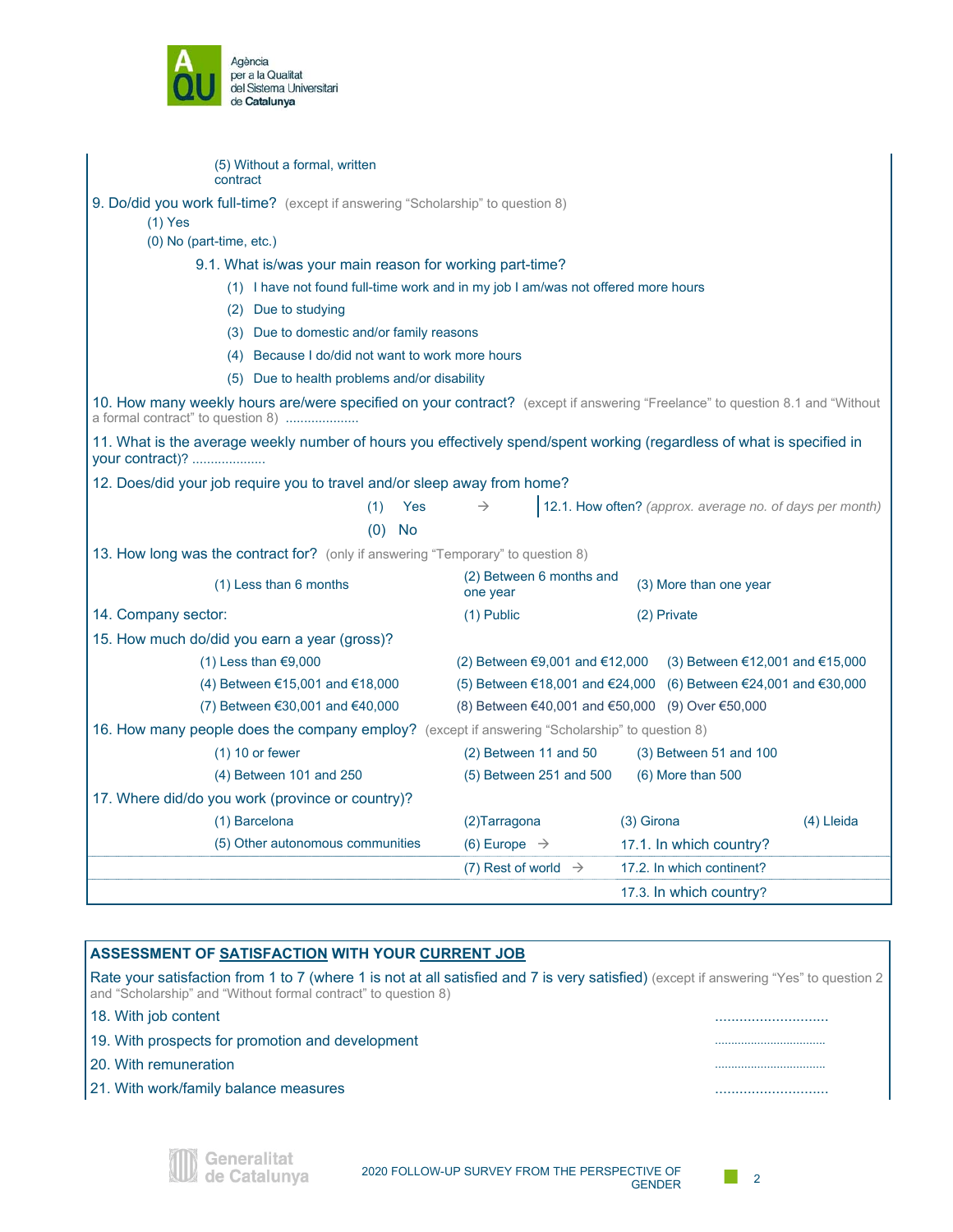

| 22. With the work atmosphere, occupational health and respect                                                                                                                                    |                       |                                                                                                |          |  |
|--------------------------------------------------------------------------------------------------------------------------------------------------------------------------------------------------|-----------------------|------------------------------------------------------------------------------------------------|----------|--|
| 23. With your job in general (if answering "Scholarship" to question 8 please reply, too)                                                                                                        |                       |                                                                                                |          |  |
|                                                                                                                                                                                                  |                       |                                                                                                |          |  |
| <b>DESCRIPTION OF YOUR SITUATION IN THE COMPANY</b> (only if answering "Yes" to question 1 and except if answering<br>"Freelance" to question 8.1)                                               |                       |                                                                                                |          |  |
| 24. In the interview for your current job, were you asked if you had a partner or whether you were thinking of starting a<br>family in the short-term?<br>$(1)$ Yes<br>$(0)$ No                  |                       |                                                                                                |          |  |
| 25. Are the criteria for promotion within your company equitable and based on the professional competence of the<br>staff?                                                                       |                       |                                                                                                |          |  |
|                                                                                                                                                                                                  | $(1)$ Yes             |                                                                                                |          |  |
|                                                                                                                                                                                                  |                       | (0) No $\rightarrow$ 25.1. Do you consider that the criteria used depend on a person's gender? |          |  |
|                                                                                                                                                                                                  |                       | $(1)$ Yes                                                                                      | $(0)$ No |  |
| 26. What do you believe your salary level is compared to that of individuals who perform similar functions to you in your<br>current job?<br>(1) Lower<br>(2) The same<br>(3) Higher             |                       |                                                                                                |          |  |
| ASSESSMENT OF YOUR <b>EMPLOYMENT CAREER PATH</b> (except if answering "No" to question 2 and "Freelance" to                                                                                      |                       |                                                                                                |          |  |
| question 8.1)                                                                                                                                                                                    |                       |                                                                                                |          |  |
| 27. Since graduating, have you worked in more than one company or institution?                                                                                                                   |                       |                                                                                                |          |  |
|                                                                                                                                                                                                  | (1) Yes $\rightarrow$ | 27.1. Have you received any job promotion, albeit not immediately after<br>changing?           |          |  |
|                                                                                                                                                                                                  |                       | $(1)$ Yes                                                                                      | $(0)$ No |  |
|                                                                                                                                                                                                  | (0) No $\rightarrow$  | 27.2. Have you received any job promotion within the same company?<br>$(1)$ Yes                | $(0)$ No |  |
| WILLINGNESS TO PERFORM MANAGEMENT FUNCTIONS AND OPPORTUNITIES AFFORDED BY THE JOB<br>AND THE COMPANY (only if answering "Yes" to question 1 and except if answering "Freelance" to question 8.1) |                       |                                                                                                |          |  |
| Rate from 1 to 7 (where 1 is not at all and 7 is very high) your willingness / the extent to which the company gives you<br>the opportunity to take on the following functions:                  |                       |                                                                                                |          |  |
| 28/29. Take on new functions or responsibilities other than those already undertaken /                                                                                                           |                       |                                                                                                |          |  |
| 30/31. Develop new projects or products, new lines of action, strategies, etc. /                                                                                                                 |                       |                                                                                                |          |  |
| 32/33. Coordinate work teams and manage any associated problems arising (due to lack of competence/experience                                                                                    |                       |                                                                                                |          |  |
| 34/35. Take on high profile projects, tasks or functions within the company /                                                                                                                    |                       |                                                                                                |          |  |
| 36/37. Take on an essential role in decision-making potentially affecting the business directly /                                                                                                |                       |                                                                                                |          |  |
| 38/39. Travel often (twice monthly or more) /                                                                                                                                                    |                       |                                                                                                |          |  |
| Rate from 1 to 7 (where 1 is not at all and 7 is very high) your willingness to take on the following functions:                                                                                 |                       |                                                                                                |          |  |
| 40. Go and work in another city or country (geographical mobility)                                                                                                                               |                       |                                                                                                |          |  |
|                                                                                                                                                                                                  |                       |                                                                                                |          |  |

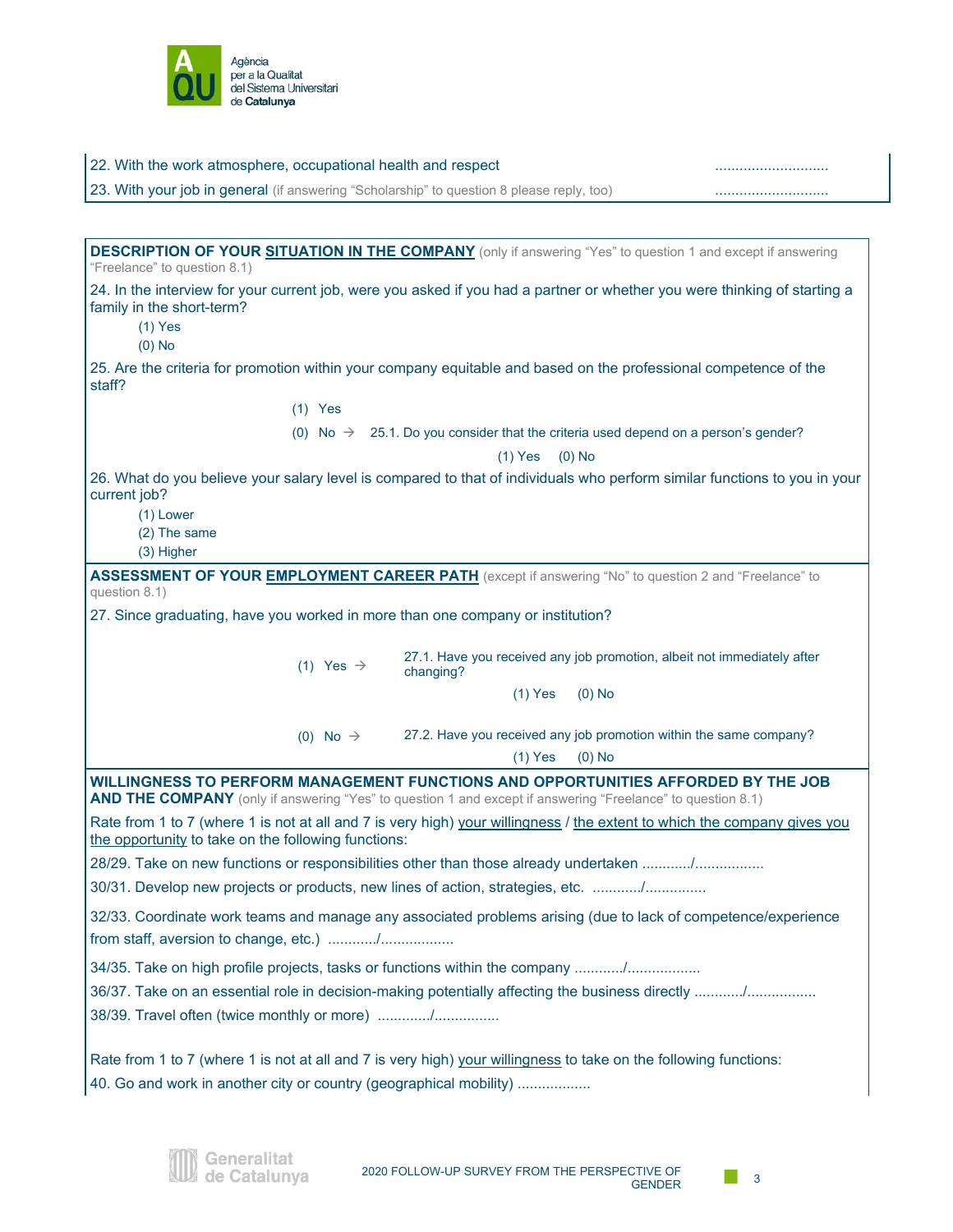

de Catalunya

| 41. Work longer hours according to demand                                                                  |                                           |                                                      |                                                        |                             |                                                                                                                           |  |
|------------------------------------------------------------------------------------------------------------|-------------------------------------------|------------------------------------------------------|--------------------------------------------------------|-----------------------------|---------------------------------------------------------------------------------------------------------------------------|--|
|                                                                                                            |                                           |                                                      |                                                        |                             |                                                                                                                           |  |
| <b>ACADEMIC PERFORMANCE AND SOCIO-EDUCATIONAL STATUS</b>                                                   |                                           |                                                      |                                                        |                             |                                                                                                                           |  |
| 42. What grade did you achieve on your academic transcript?                                                |                                           |                                                      |                                                        |                             |                                                                                                                           |  |
| $(1)$ Pass (third<br>class honours)                                                                        | (2) Good (lower-second class)<br>honours) |                                                      | class honours)                                         | (3) Excellent (upper-second | (4) Distinction (first-<br>class honours)                                                                                 |  |
| programme type, specify the most relevant programme with regard to your current professional achievements) |                                           |                                                      |                                                        |                             | 43. Since completing your studies, have you taken/are you taking any further studies? (if you are following more than one |  |
| $(1)$ No                                                                                                   |                                           |                                                      | (2) Yes, specialised courses                           |                             | (3) Yes, a pre-Bologna 3-<br>year Bachelor's degree or<br>similar                                                         |  |
|                                                                                                            | (4) Yes, a postgraduate/Master's degree   |                                                      | $(5)$ Yes, a PhD                                       |                             | $(6)$ Other                                                                                                               |  |
| 44. What was the highest level of education completed by your parents?                                     |                                           |                                                      |                                                        |                             |                                                                                                                           |  |
| (1) Neither of them completed any<br>formal education/both completed<br>primary education                  |                                           |                                                      | (2) One obtained secondary<br>education qualifications |                             | (3) Both obtained secondary education<br>qualifications                                                                   |  |
| (4) One obtained higher education<br>qualifications                                                        |                                           | (5) Both obtained higher<br>education qualifications |                                                        |                             |                                                                                                                           |  |

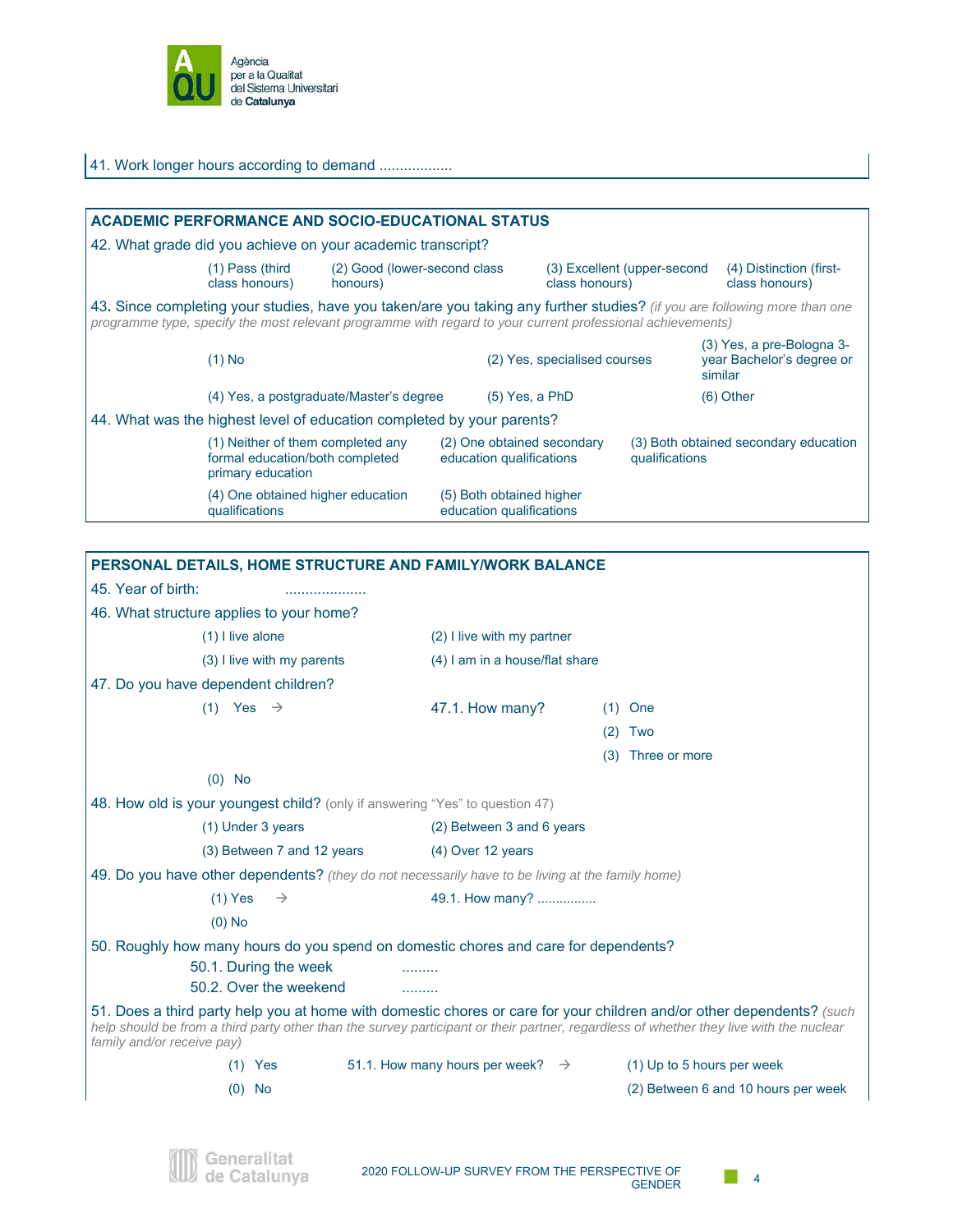

|                                                                                                                                                                                                                                                                                          |                                                                                                               |           |                     | (3) Between 11 and 20 hours per week |
|------------------------------------------------------------------------------------------------------------------------------------------------------------------------------------------------------------------------------------------------------------------------------------------|---------------------------------------------------------------------------------------------------------------|-----------|---------------------|--------------------------------------|
|                                                                                                                                                                                                                                                                                          |                                                                                                               |           |                     | (4) More than 20 hours per week      |
| 52. Which of the following best describes the professional status of your partner? (only if answering "I live with my partner"                                                                                                                                                           |                                                                                                               |           |                     |                                      |
| to question 46 and except if answering "No" to question 2)                                                                                                                                                                                                                               |                                                                                                               |           |                     |                                      |
| (1) Higher than mine                                                                                                                                                                                                                                                                     |                                                                                                               |           | (2) Similar to mine |                                      |
| (3) Lower than mine                                                                                                                                                                                                                                                                      |                                                                                                               |           | (4) Not in work     |                                      |
| 53. To what extent do you think your partner's professional career hinders or limits yours? (only if answering "I live with my<br>partner" to question 46 and except if answering "Not in work" to question 52 and "No" to question 2)                                                   |                                                                                                               |           |                     |                                      |
| $(1)$ Not at all                                                                                                                                                                                                                                                                         | (2) Slightly                                                                                                  |           | (3) Moderately      | $(4)$ Very                           |
| 54. Do you think the distribution of time devoted to paid work, to care and domestic chores, and to yourselves is<br>suitable? (except if answering "No" to question 2)                                                                                                                  |                                                                                                               |           |                     |                                      |
| $(1)$ Yes                                                                                                                                                                                                                                                                                |                                                                                                               |           |                     |                                      |
| $(0)$ No $\rightarrow$                                                                                                                                                                                                                                                                   | 54.1. Which of the following statements best describes the unsuitability?                                     |           |                     |                                      |
|                                                                                                                                                                                                                                                                                          | (1) Too many hours devoted to paid work to the detriment of the family                                        |           |                     |                                      |
|                                                                                                                                                                                                                                                                                          | (2) Too many hours devoted to the family to the detriment of paid work                                        |           |                     |                                      |
|                                                                                                                                                                                                                                                                                          | (3) Paid work and hours devoted to the family stop me having time for myself (for<br>leisure, training, etc.) |           |                     |                                      |
| 55. At the company where you work/worked, are/were additional measures in place – aside from those established in<br>current legislation - to promote reconciliation of personal and work time? (except if answering "No" to question 2 and<br>"Freelance" to question 8.1)<br>$(1)$ Yes | (0) No $\rightarrow$ Go to question 56                                                                        |           |                     |                                      |
| 55.1. Please specify:                                                                                                                                                                                                                                                                    |                                                                                                               |           |                     |                                      |
| Flexitime                                                                                                                                                                                                                                                                                |                                                                                                               | $(1)$ Yes |                     | $(0)$ No                             |
|                                                                                                                                                                                                                                                                                          | Hour bank arrangement                                                                                         | $(1)$ Yes |                     | $(0)$ No                             |
| Compressed working hours                                                                                                                                                                                                                                                                 |                                                                                                               | $(1)$ Yes | $(0)$ No            |                                      |
| Reduced working hours                                                                                                                                                                                                                                                                    |                                                                                                               | $(1)$ Yes |                     | $(0)$ No                             |
| Work from home                                                                                                                                                                                                                                                                           |                                                                                                               | $(1)$ Yes |                     | $(0)$ No                             |
|                                                                                                                                                                                                                                                                                          | 55.2. Have you resorted to any of these measures?                                                             |           |                     |                                      |
| $(1)$ Yes                                                                                                                                                                                                                                                                                | (0) No $\rightarrow$ Go to question 55.3                                                                      |           |                     |                                      |
|                                                                                                                                                                                                                                                                                          | 55.2.1. If so, please specify which one(s):                                                                   |           |                     |                                      |
|                                                                                                                                                                                                                                                                                          | Flexitime                                                                                                     |           | $(1)$ Yes           | $(0)$ No                             |
|                                                                                                                                                                                                                                                                                          | Hour bank arrangement                                                                                         |           | $(1)$ Yes           | $(0)$ No                             |
|                                                                                                                                                                                                                                                                                          | Compressed working hours                                                                                      |           | $(1)$ Yes           | $(0)$ No                             |
|                                                                                                                                                                                                                                                                                          | Reduced working hours                                                                                         |           | $(1)$ Yes           | $(0)$ No                             |
|                                                                                                                                                                                                                                                                                          | Work from home                                                                                                |           | $(1)$ Yes           | $(0)$ No                             |
| on your employment career?                                                                                                                                                                                                                                                               | 55.3. Do you think that resorting to any of these measures may have/may have had any consequence              |           |                     |                                      |
| $(1)$ Yes                                                                                                                                                                                                                                                                                | $(0)$ No                                                                                                      |           |                     |                                      |